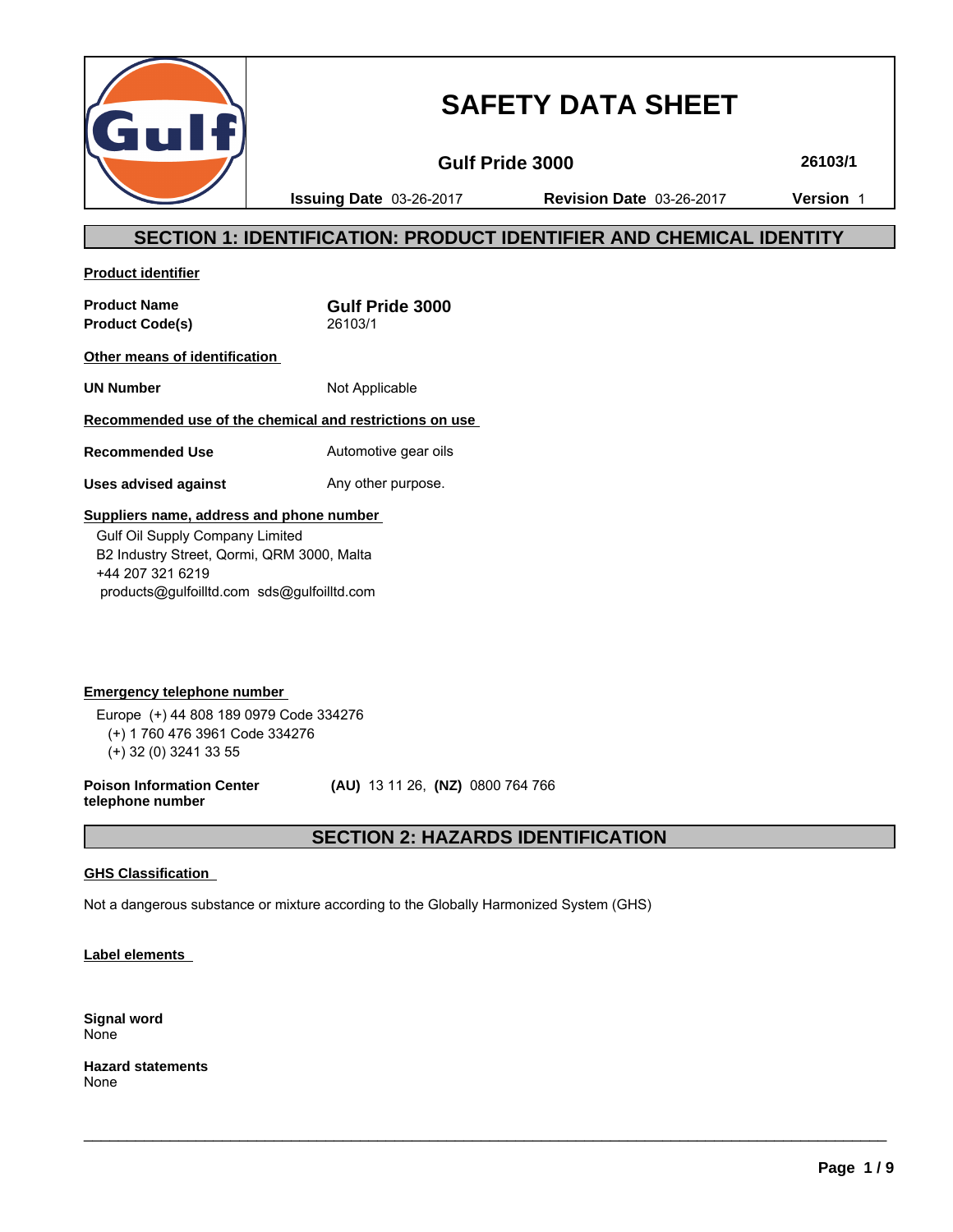#### **Precautionary Statements**

None

#### **Other hazards**

Harmful to aquatic life with long lasting effects

# **SECTION 3: COMPOSITION/INFORMATION ON INGREDIENTS**

 $\_$  ,  $\_$  ,  $\_$  ,  $\_$  ,  $\_$  ,  $\_$  ,  $\_$  ,  $\_$  ,  $\_$  ,  $\_$  ,  $\_$  ,  $\_$  ,  $\_$  ,  $\_$  ,  $\_$  ,  $\_$  ,  $\_$  ,  $\_$  ,  $\_$  ,  $\_$  ,  $\_$  ,  $\_$  ,  $\_$  ,  $\_$  ,  $\_$  ,  $\_$  ,  $\_$  ,  $\_$  ,  $\_$  ,  $\_$  ,  $\_$  ,  $\_$  ,  $\_$  ,  $\_$  ,  $\_$  ,  $\_$  ,  $\_$  ,

This product is a mixture. Health hazard information is based on its ingredients

| Chemical name                                                    | <b>CAS No</b> | Weight-%        |
|------------------------------------------------------------------|---------------|-----------------|
| Highly refined base oil (Viscosity $>20.5$ cSt @40 $^{\circ}$ C) |               | 100%<br>$60% -$ |
| Highly refined, low viscosity base oil (Viscosity <7 cSt         |               | 25%<br>$10% -$  |
| @40°C)                                                           |               |                 |

#### **Additional information**

Product containing mineral oil with less than 3% DMSO extract as measured by IP 346

See Section 15 for additional information on base oils.

The remaining composition is a mixture of non-classified ingredients or additives below the threshold for disclosure

# **SECTION 4: FIRST AID MEASURES**

#### **Description of first-aid measures**

| <b>General advice</b>                                                  | If symptoms persist, call a physician.                                                                      |  |  |
|------------------------------------------------------------------------|-------------------------------------------------------------------------------------------------------------|--|--|
| <b>Inhalation</b>                                                      | Move to fresh air.                                                                                          |  |  |
| <b>Skin contact</b>                                                    | Wash off immediately with soap and plenty of water. Remove and wash contaminated<br>clothing before re-use. |  |  |
| Eye contact                                                            | Rinse thoroughly with plenty of water, also under the eyelids. Keep eye wide open while<br>rinsing.         |  |  |
| <b>Ingestion</b>                                                       | Clean mouth with water. Drink plenty of water. Do not induce vomiting without medical<br>advice.            |  |  |
| <b>Protection of First-aiders</b>                                      | Use personal protective equipment.                                                                          |  |  |
| Most important symptoms and effects, both acute and delayed            |                                                                                                             |  |  |
| <b>Main Symptoms</b>                                                   | None                                                                                                        |  |  |
| Indication of immediate medical attention and special treatment needed |                                                                                                             |  |  |
|                                                                        |                                                                                                             |  |  |

**Notes to physician** Treat symptomatically.

# **SECTION 5: FIRE FIGHTING MEASURES**

#### **Extinguishing media**

#### **Suitable Extinguishing Media**

Use extinguishing measures that are appropriate to local circumstances and the surrounding environment:, Use CO2, dry chemical, or foam, Water spray or fog, Cool containers / tanks with water spray

 $\_$  ,  $\_$  ,  $\_$  ,  $\_$  ,  $\_$  ,  $\_$  ,  $\_$  ,  $\_$  ,  $\_$  ,  $\_$  ,  $\_$  ,  $\_$  ,  $\_$  ,  $\_$  ,  $\_$  ,  $\_$  ,  $\_$  ,  $\_$  ,  $\_$  ,  $\_$  ,  $\_$  ,  $\_$  ,  $\_$  ,  $\_$  ,  $\_$  ,  $\_$  ,  $\_$  ,  $\_$  ,  $\_$  ,  $\_$  ,  $\_$  ,  $\_$  ,  $\_$  ,  $\_$  ,  $\_$  ,  $\_$  ,  $\_$  ,

#### **Extinguishing media which shall not be used for safety reasons**

Do not use a solid water stream as it may scatter and spread fire

#### **Specific hazards arising from the chemical**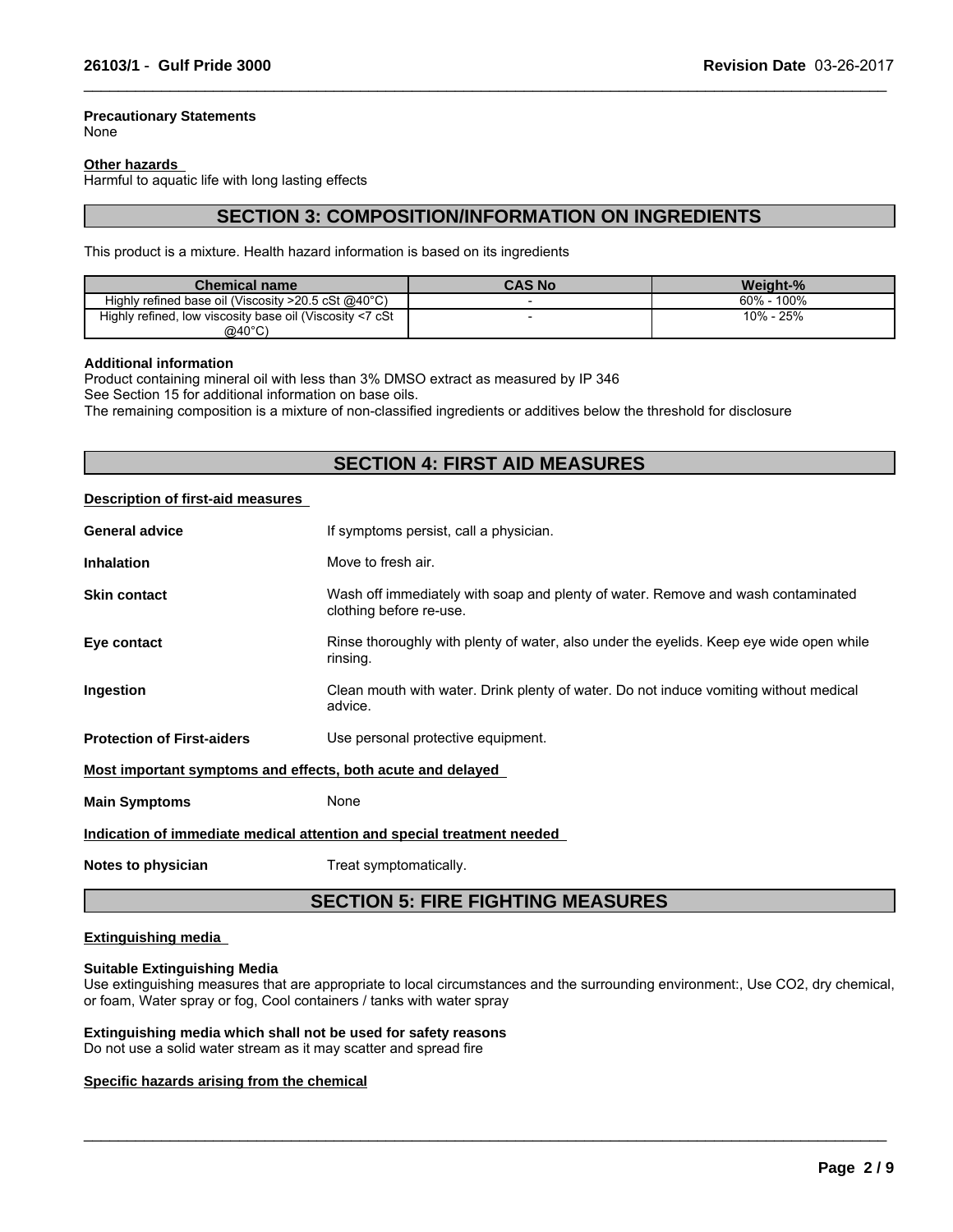Water runoff can cause environmental damage. In the event of fire and/or explosion do not breathe fumes. Carbon monoxide, carbon dioxide and unburned hydrocarbons (smoke). Thermal decomposition can lead to release of irritating gases and vapors. This material creates a fire hazard because it floats on water.

 $\_$  ,  $\_$  ,  $\_$  ,  $\_$  ,  $\_$  ,  $\_$  ,  $\_$  ,  $\_$  ,  $\_$  ,  $\_$  ,  $\_$  ,  $\_$  ,  $\_$  ,  $\_$  ,  $\_$  ,  $\_$  ,  $\_$  ,  $\_$  ,  $\_$  ,  $\_$  ,  $\_$  ,  $\_$  ,  $\_$  ,  $\_$  ,  $\_$  ,  $\_$  ,  $\_$  ,  $\_$  ,  $\_$  ,  $\_$  ,  $\_$  ,  $\_$  ,  $\_$  ,  $\_$  ,  $\_$  ,  $\_$  ,  $\_$  ,

#### **Hazardous decomposition products**

Incomplete combustion and thermolysis produces potentially toxic gases such as carbon monoxide and carbon dioxide

#### **Advice for firefighters**

#### **Special protective equipment for fire-fighters**

As in any fire, wear self-contained breathing apparatus pressure-demand, MSHA/NIOSH (approved or equivalent) and full protective gear

# **SECTION 6: ACCIDENTAL RELEASE MEASURES**

#### **Personal precautions, protective equipment and emergency procedures**

Remove all sources of ignition. Ensure adequate ventilation.

**Advice for non-emergency personnel** Material can create slippery conditions.

**Advice for emergency responders** For personal protection see section 8.

#### **Environmental precautions**

Prevent further leakage or spillage if safe to do so. Do not flush into surface water or sanitary sewer system.

#### **Methods and materials for containment and cleaning up**

Soak up with inert absorbent material (e.g. sand, silica gel, acid binder, universal binder, sawdust). Dike to collect large liquid spills.

#### **Reference to other sections**

See Section 8/12/13 for additional information

# **SECTION 7: HANDLING AND STORAGE**

#### **Precautions for safe handling**

Ensure adequate ventilation. Do not eat, drink or smoke when using this product. Handle in accordance with good industrial hygiene and safety practice. Keep away from open flames, hot surfaces and sources of ignition.

#### **Conditions for safe storage, including any incompatibilities**

#### **Technical measures/Storage conditions**

Keep containers tightly closed in a dry, cool and well-ventilated place. Keep away from open flames, hot surfaces and sources of ignition.

# **Incompatible materials**

Oxidizing agent

#### **Recommended Use** Automotive gear oils

# **SECTION 8: EXPOSURE CONTROLS/PERSONAL PROTECTION**

 $\_$  ,  $\_$  ,  $\_$  ,  $\_$  ,  $\_$  ,  $\_$  ,  $\_$  ,  $\_$  ,  $\_$  ,  $\_$  ,  $\_$  ,  $\_$  ,  $\_$  ,  $\_$  ,  $\_$  ,  $\_$  ,  $\_$  ,  $\_$  ,  $\_$  ,  $\_$  ,  $\_$  ,  $\_$  ,  $\_$  ,  $\_$  ,  $\_$  ,  $\_$  ,  $\_$  ,  $\_$  ,  $\_$  ,  $\_$  ,  $\_$  ,  $\_$  ,  $\_$  ,  $\_$  ,  $\_$  ,  $\_$  ,  $\_$  ,

#### **Control parameters**

**Exposure Limits**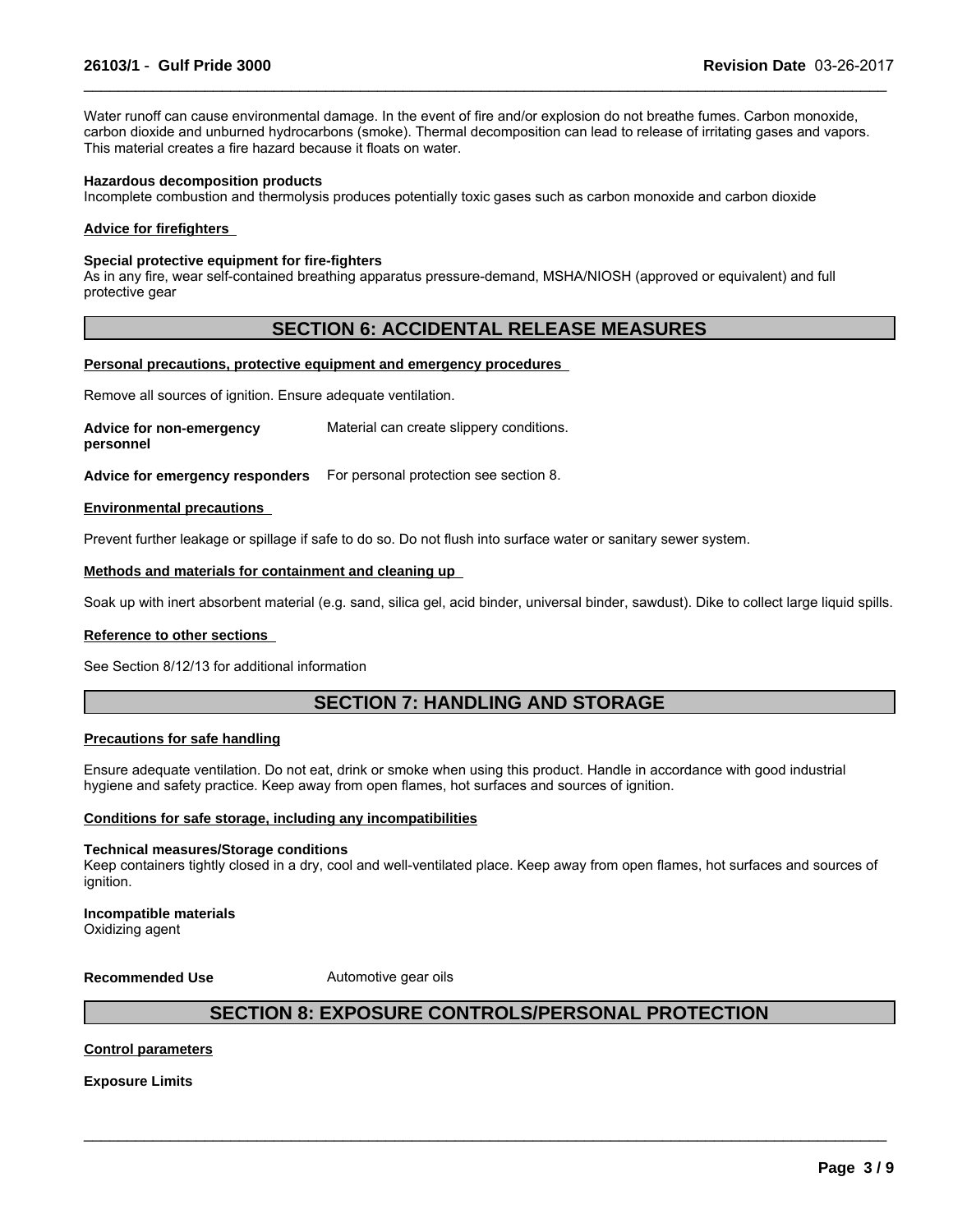### **26103/1** - **Gulf Pride 3000 Revision Date** 03-26-2017

| <b>Chemical name</b>                          | <b>Australia</b> | <b>New Zealand</b>           | New Zealand - Biological Exposure<br>Indices (BEI) |
|-----------------------------------------------|------------------|------------------------------|----------------------------------------------------|
| Highly refined base oil (Viscosity >20.5 cSt) |                  | TWA: $5 \text{ mg/m}^3$      |                                                    |
| @40°C)                                        |                  | $STEL: 10$ ma/m <sup>3</sup> |                                                    |
| Highly refined, low viscosity base oil        |                  | TWA: $5 \text{ mg/m}^3$      |                                                    |
| (Viscosity <7 cSt $@40^{\circ}$ C)            |                  | STEL: $10 \text{ mg/m}^3$    |                                                    |

 $\_$  ,  $\_$  ,  $\_$  ,  $\_$  ,  $\_$  ,  $\_$  ,  $\_$  ,  $\_$  ,  $\_$  ,  $\_$  ,  $\_$  ,  $\_$  ,  $\_$  ,  $\_$  ,  $\_$  ,  $\_$  ,  $\_$  ,  $\_$  ,  $\_$  ,  $\_$  ,  $\_$  ,  $\_$  ,  $\_$  ,  $\_$  ,  $\_$  ,  $\_$  ,  $\_$  ,  $\_$  ,  $\_$  ,  $\_$  ,  $\_$  ,  $\_$  ,  $\_$  ,  $\_$  ,  $\_$  ,  $\_$  ,  $\_$  ,

*Australia - Workplace Exposure Standards for Airborne Contaminants. New Zealand - Workplace Exposure Standards and Biological Exposure Indices.*

#### **Appropriate engineering controls**

| <b>Engineering controls</b>                                                      | Ensure adequate ventilation, especially in confined areas.                                                                                                                                                                                                                                                                                                                                                                                                                                  |  |  |  |  |  |
|----------------------------------------------------------------------------------|---------------------------------------------------------------------------------------------------------------------------------------------------------------------------------------------------------------------------------------------------------------------------------------------------------------------------------------------------------------------------------------------------------------------------------------------------------------------------------------------|--|--|--|--|--|
| Individual protection measures, such as personal protective equipment            |                                                                                                                                                                                                                                                                                                                                                                                                                                                                                             |  |  |  |  |  |
| <b>Eye/face protection</b><br>Skin and body protection<br><b>Hand Protection</b> | Safety glasses with side-shields.<br>Long sleeved clothing.<br>Protective gloves. Please observe the instructions regarding permeability and breakthrough<br>time which are provided by the supplier of the gloves. Also take into consideration the<br>specific local conditions under which the product is used, such as the danger of cuts,<br>abrasion. Barrier creams may help to protect the exposed areas of skin, they should<br>however not be applied once exposure has occurred. |  |  |  |  |  |
| <b>Respiratory protection</b>                                                    | No special protective equipment required. In case of mist, spray or aerosol exposure wear<br>suitable personal respiratory protection and protective suit.                                                                                                                                                                                                                                                                                                                                  |  |  |  |  |  |
| <b>Hygiene measures</b>                                                          | Regular cleaning of equipment, work area and clothing is recommended.                                                                                                                                                                                                                                                                                                                                                                                                                       |  |  |  |  |  |
| <b>Environmental Exposure Controls</b><br><b>Thermal hazards</b>                 | Prevent product from entering drains.<br>None under normal use conditions                                                                                                                                                                                                                                                                                                                                                                                                                   |  |  |  |  |  |

# **SECTION 9: PHYSICAL AND CHEMICAL PROPERTIES**

# **Information on basic physical and chemical properties**

| <b>Physical state</b><br>Odor                                   | liquid<br>Hydrocarbon-like          | Appearance<br><b>Odor threshold</b> | clear amber<br>Not Determined |
|-----------------------------------------------------------------|-------------------------------------|-------------------------------------|-------------------------------|
| Property<br>рH                                                  | Values<br>Not Determined            | Remarks                             |                               |
| Melting point / freezing point<br>Boiling point / boiling range | Not Determined<br>Not Determined    |                                     |                               |
| <b>Flash point</b><br><b>Evaporation rate</b>                   | 96 °C / 205 °F<br>Not Determined    | ASTM D 93                           |                               |
| Flammability (solid, gas)                                       | Not Determined                      |                                     |                               |
| <b>Flammability Limit in Air</b>                                |                                     |                                     |                               |
| <b>Upper flammability limit:</b><br>Lower flammability limit:   | Not Determined<br>Not Determined    |                                     |                               |
| Vapor pressure<br>Vapor density                                 | Not Determined<br>Not Determined    |                                     |                               |
| <b>Relative density</b><br>Solubility(ies)                      | 0.8765<br>Insoluble in water        | @15°C                               |                               |
| <b>Partition coefficient</b><br><b>Autoignition temperature</b> | Not Determined<br>Not Determined    |                                     |                               |
| <b>Decomposition temperature</b><br><b>Kinematic viscosity</b>  | Not Determined<br>45.65 cSt @ 40 °C | ASTM D445                           |                               |

 $\_$  ,  $\_$  ,  $\_$  ,  $\_$  ,  $\_$  ,  $\_$  ,  $\_$  ,  $\_$  ,  $\_$  ,  $\_$  ,  $\_$  ,  $\_$  ,  $\_$  ,  $\_$  ,  $\_$  ,  $\_$  ,  $\_$  ,  $\_$  ,  $\_$  ,  $\_$  ,  $\_$  ,  $\_$  ,  $\_$  ,  $\_$  ,  $\_$  ,  $\_$  ,  $\_$  ,  $\_$  ,  $\_$  ,  $\_$  ,  $\_$  ,  $\_$  ,  $\_$  ,  $\_$  ,  $\_$  ,  $\_$  ,  $\_$  ,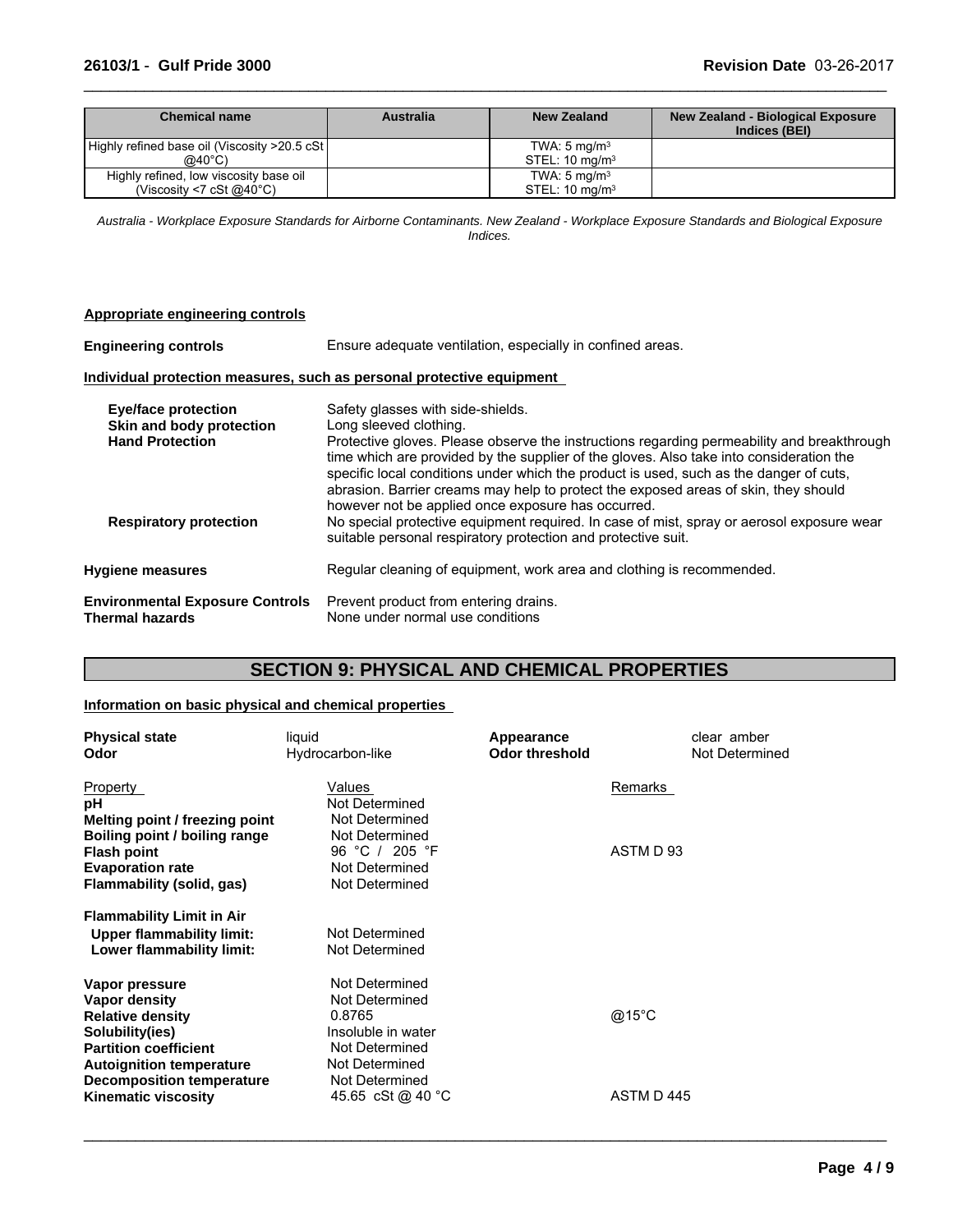| <b>Explosive properties</b><br><b>Oxidizing Properties</b> | Not applicable<br>Not applicable |           |  |
|------------------------------------------------------------|----------------------------------|-----------|--|
| <b>Other Information</b>                                   |                                  |           |  |
| Viscosity, kinematic (100°C)                               | 7.5 cSt @ $100^{\circ}$ C        | ASTM D445 |  |
| <b>Pour Point</b>                                          | $-33$ °C / $-27$ °F              | ASTM D 97 |  |
| VOC Content (ASTM E-1868-10)<br><b>VOC content</b>         | Not Determined<br>Not Determined |           |  |

 $\_$  ,  $\_$  ,  $\_$  ,  $\_$  ,  $\_$  ,  $\_$  ,  $\_$  ,  $\_$  ,  $\_$  ,  $\_$  ,  $\_$  ,  $\_$  ,  $\_$  ,  $\_$  ,  $\_$  ,  $\_$  ,  $\_$  ,  $\_$  ,  $\_$  ,  $\_$  ,  $\_$  ,  $\_$  ,  $\_$  ,  $\_$  ,  $\_$  ,  $\_$  ,  $\_$  ,  $\_$  ,  $\_$  ,  $\_$  ,  $\_$  ,  $\_$  ,  $\_$  ,  $\_$  ,  $\_$  ,  $\_$  ,  $\_$  ,

# **SECTION 10: STABILITY AND REACTIVITY**

#### **Reactivity**

None under normal use conditions

#### **Chemical stability**

Stable under normal conditions

### **Possibility of hazardous reactions**

None under normal use conditions

#### **Conditions to avoid**

Keep away from open flames, hot surfaces and sources of ignition, Extremes of temperature and direct sunlight

#### **Incompatible materials**

Oxidizing agent

#### **Hazardous decomposition products**

Incomplete combustion and thermolysis produces potentially toxic gases such as carbon monoxide and carbon dioxide.

# **SECTION 11: TOXICOLOGICAL INFORMATION**

 $\_$  ,  $\_$  ,  $\_$  ,  $\_$  ,  $\_$  ,  $\_$  ,  $\_$  ,  $\_$  ,  $\_$  ,  $\_$  ,  $\_$  ,  $\_$  ,  $\_$  ,  $\_$  ,  $\_$  ,  $\_$  ,  $\_$  ,  $\_$  ,  $\_$  ,  $\_$  ,  $\_$  ,  $\_$  ,  $\_$  ,  $\_$  ,  $\_$  ,  $\_$  ,  $\_$  ,  $\_$  ,  $\_$  ,  $\_$  ,  $\_$  ,  $\_$  ,  $\_$  ,  $\_$  ,  $\_$  ,  $\_$  ,  $\_$  ,

#### **Information on the likely routes of exposure**

#### **Product Information - Principle Routes of Exposure**

| Inhalation          | None known |
|---------------------|------------|
| Eye contact         | None known |
| <b>Skin contact</b> | None known |
| Ingestion           | None known |

#### **Numerical measures of toxicity - Product Information**

| <b>ATEmix (oral)</b>   | >2000 mg/kg |
|------------------------|-------------|
| <b>ATEmix (dermal)</b> | >2000 mg/kg |

#### **Acute toxicity - Product Information**

Product does not present an acute toxicity hazard based on known or supplied information.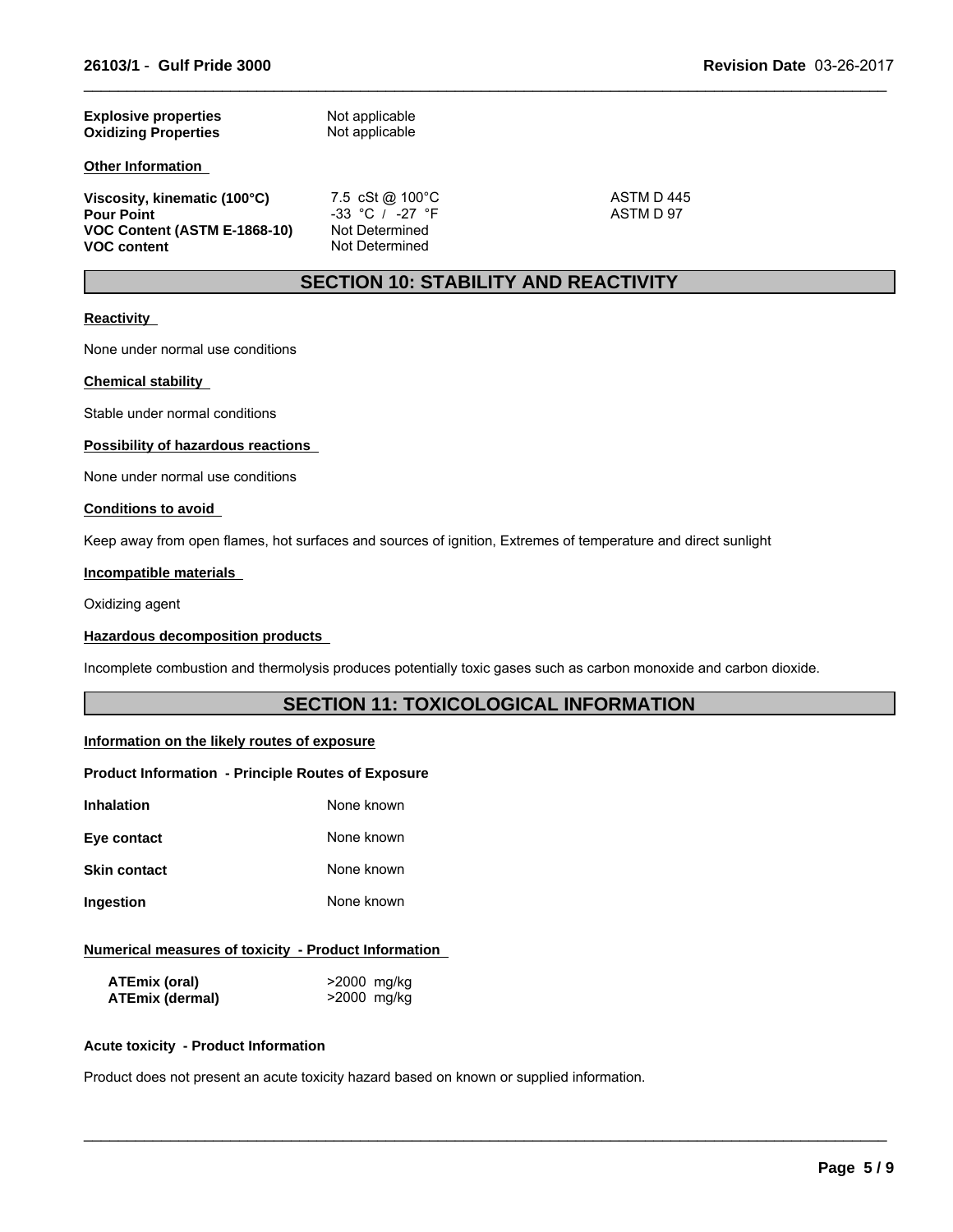#### **Acute toxicity - Component Information**

| <b>Chemical name</b>                                                         | Oral LD50   | Dermal LD50 | <b>Inhalation LC50</b> |
|------------------------------------------------------------------------------|-------------|-------------|------------------------|
| Highly refined base oil (Viscosity<br>$>20.5 \text{ cSt}$ @ 40 °C)           | >2000 mg/kg | >2000 mg/kg |                        |
| Highly refined, low viscosity base oil<br>(Viscosity <7 cSt $@40^{\circ}$ C) | >2000 mg/kg | >2000 mg/kg |                        |

 $\_$  ,  $\_$  ,  $\_$  ,  $\_$  ,  $\_$  ,  $\_$  ,  $\_$  ,  $\_$  ,  $\_$  ,  $\_$  ,  $\_$  ,  $\_$  ,  $\_$  ,  $\_$  ,  $\_$  ,  $\_$  ,  $\_$  ,  $\_$  ,  $\_$  ,  $\_$  ,  $\_$  ,  $\_$  ,  $\_$  ,  $\_$  ,  $\_$  ,  $\_$  ,  $\_$  ,  $\_$  ,  $\_$  ,  $\_$  ,  $\_$  ,  $\_$  ,  $\_$  ,  $\_$  ,  $\_$  ,  $\_$  ,  $\_$  ,

#### **Delayed and immediate effects as well as chronic effects from short and long-term exposure**

| <b>Skin corrosion/irritation</b>                                                      | Based on available data, the classification criteria are not met.                                                                      |
|---------------------------------------------------------------------------------------|----------------------------------------------------------------------------------------------------------------------------------------|
| Serious eye damage/eye irritation                                                     | Based on available data, the classification criteria are not met.                                                                      |
| <b>Sensitization</b><br><b>Respiratory Sensitization</b><br><b>Skin sensitization</b> | Based on available data, the classification criteria are not met.<br>Based on available data, the classification criteria are not met. |
| Germ cell mutagenicity                                                                | Based on available data, the classification criteria are not met.                                                                      |
| Carcinogenicity                                                                       | Based on available data, the classification criteria are not met.                                                                      |
| <b>Reproductive toxicity</b>                                                          | Based on available data, the classification criteria are not met.                                                                      |
| Specific target organ systemic<br>toxicity (single exposure)                          | Based on available data, the classification criteria are not met                                                                       |
| Specific target organ systemic<br>toxicity (repeated exposure)                        | Based on available data, the classification criteria are not met                                                                       |
| <b>Aspiration hazard</b>                                                              | Based on available data, the classification criteria are not met.                                                                      |
| <b>Exposure levels</b>                                                                | See section 8 for more information                                                                                                     |
| Interactive effects                                                                   | None known                                                                                                                             |

# **SECTION 12: ECOLOGICAL INFORMATION**

#### **Toxicity**

No special environmental measures are necessary

| <b>Chemical name</b>                                            | Algae/aguatic plants | <b>Fish</b>     | <b>Toxicity to</b><br>microorganisms | Crustacea       |
|-----------------------------------------------------------------|----------------------|-----------------|--------------------------------------|-----------------|
| Highly refined base oil<br>$\left $ (Viscosity >20.5 cSt @40°C) | >100: 72 h mg/L      | >100: 96 h mg/L |                                      | >100: 48 h mg/L |

 $\_$  ,  $\_$  ,  $\_$  ,  $\_$  ,  $\_$  ,  $\_$  ,  $\_$  ,  $\_$  ,  $\_$  ,  $\_$  ,  $\_$  ,  $\_$  ,  $\_$  ,  $\_$  ,  $\_$  ,  $\_$  ,  $\_$  ,  $\_$  ,  $\_$  ,  $\_$  ,  $\_$  ,  $\_$  ,  $\_$  ,  $\_$  ,  $\_$  ,  $\_$  ,  $\_$  ,  $\_$  ,  $\_$  ,  $\_$  ,  $\_$  ,  $\_$  ,  $\_$  ,  $\_$  ,  $\_$  ,  $\_$  ,  $\_$  ,

### **Persistence and degradability**

The product is not readily biodegradable, but it can be degraded by micro-organisms, it is regarded as being inherently biodegradable.

### **Bioaccumulative potential**

No information available

#### **Mobility**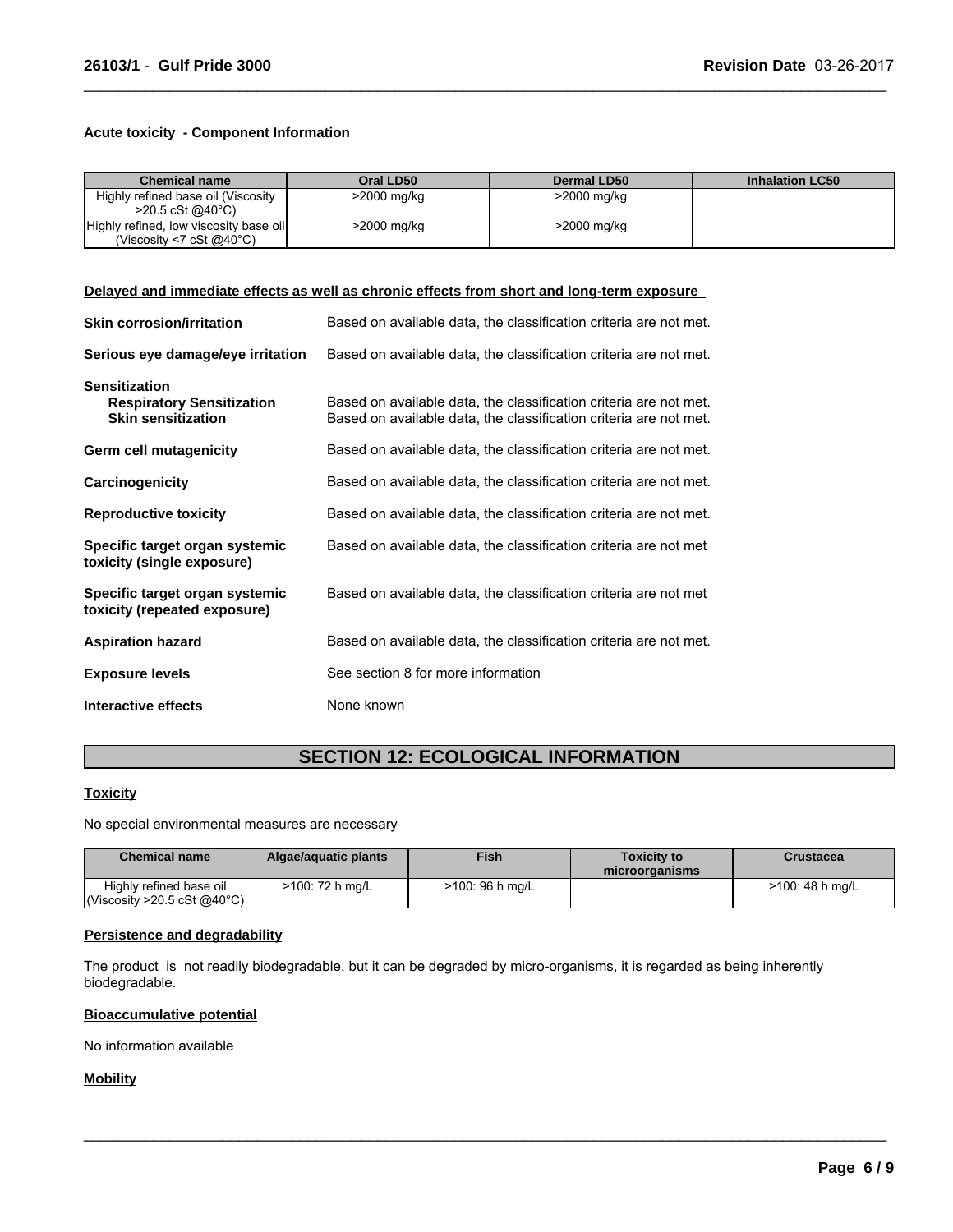The product is insoluble and floats on water

#### **Other adverse effects**

None known

# **SECTION 13: DISPOSAL CONSIDERATIONS**

 $\_$  ,  $\_$  ,  $\_$  ,  $\_$  ,  $\_$  ,  $\_$  ,  $\_$  ,  $\_$  ,  $\_$  ,  $\_$  ,  $\_$  ,  $\_$  ,  $\_$  ,  $\_$  ,  $\_$  ,  $\_$  ,  $\_$  ,  $\_$  ,  $\_$  ,  $\_$  ,  $\_$  ,  $\_$  ,  $\_$  ,  $\_$  ,  $\_$  ,  $\_$  ,  $\_$  ,  $\_$  ,  $\_$  ,  $\_$  ,  $\_$  ,  $\_$  ,  $\_$  ,  $\_$  ,  $\_$  ,  $\_$  ,  $\_$  ,

#### **Safe handling and disposal methods**

Dispose of in accordance with local regulations

#### **Disposal of any contaminated packaging**

Empty containers should be taken to an approved waste handling site for recycling or disposal. Observe all label precautions until container is cleaned, reconditioned or destroyed.

#### **Environmental regulations**

No information available

|                                           | <b>SECTION 14: TRANSPORT INFORMATION</b> |  |  |
|-------------------------------------------|------------------------------------------|--|--|
| <b>ADG</b>                                | Not regulated                            |  |  |
| <b>IMDG</b>                               | Not regulated                            |  |  |
| <b>IATA</b>                               | Not regulated                            |  |  |
| <b>SECTION 15: REGULATORY INFORMATION</b> |                                          |  |  |

#### **Safety, health and environmental regulations/legislation specific for the substance or mixture**

#### **National regulations**

#### **Australia**

Model Work Health and Safety Regulations (2016). Preparation of Safety Data Sheets for Hazardous Chemicals Code of Practice (2011).

### **Standard for Uniform Scheduling of Medicines and Poisons (SUSMP)**

No poisons schedule number allocated

#### **New Zealand**

Hazardous Substances Regulation 2001.

**HSNO Approval Number:** HSR002606 **HSNO Hazard Classification:** 

**New Zealand**<br> **New Zealand**<br> **HSNO Approval Number: HSNO Approval Number: HSNO Approval Number: HSRO02606** 

 $\_$  ,  $\_$  ,  $\_$  ,  $\_$  ,  $\_$  ,  $\_$  ,  $\_$  ,  $\_$  ,  $\_$  ,  $\_$  ,  $\_$  ,  $\_$  ,  $\_$  ,  $\_$  ,  $\_$  ,  $\_$  ,  $\_$  ,  $\_$  ,  $\_$  ,  $\_$  ,  $\_$  ,  $\_$  ,  $\_$  ,  $\_$  ,  $\_$  ,  $\_$  ,  $\_$  ,  $\_$  ,  $\_$  ,  $\_$  ,  $\_$  ,  $\_$  ,  $\_$  ,  $\_$  ,  $\_$  ,  $\_$  ,  $\_$  ,

#### **International Regulations**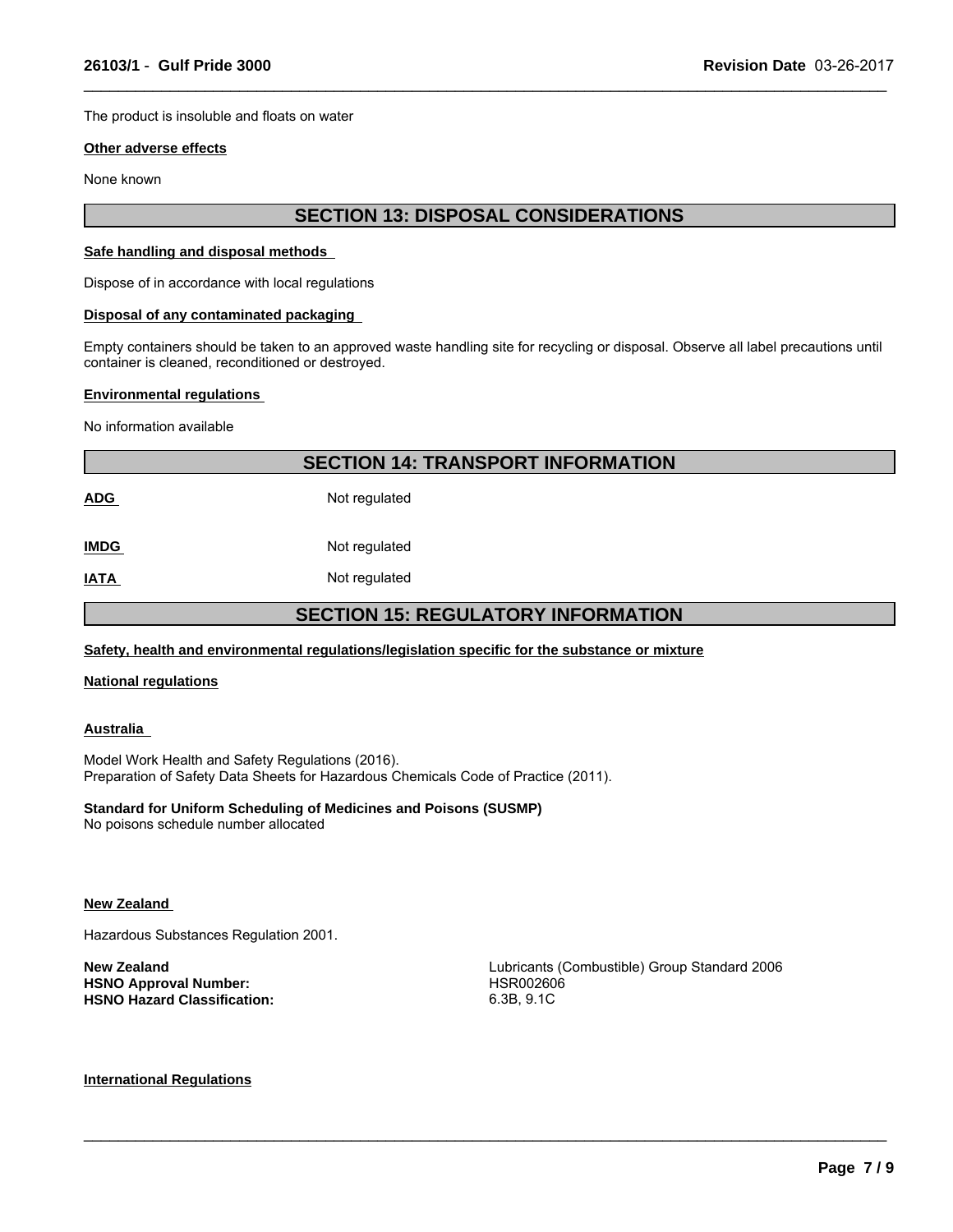$\_$  ,  $\_$  ,  $\_$  ,  $\_$  ,  $\_$  ,  $\_$  ,  $\_$  ,  $\_$  ,  $\_$  ,  $\_$  ,  $\_$  ,  $\_$  ,  $\_$  ,  $\_$  ,  $\_$  ,  $\_$  ,  $\_$  ,  $\_$  ,  $\_$  ,  $\_$  ,  $\_$  ,  $\_$  ,  $\_$  ,  $\_$  ,  $\_$  ,  $\_$  ,  $\_$  ,  $\_$  ,  $\_$  ,  $\_$  ,  $\_$  ,  $\_$  ,  $\_$  ,  $\_$  ,  $\_$  ,  $\_$  ,  $\_$  ,

**Ozone-depleting substances (ODS)** Not applicable

**Persistent Organic Pollutants** Not applicable

**Chemicals Subject to Prior Informed Consent (PIC)** Not applicable

#### **International Inventories**

 **TSCA** - United States Toxic Substances Control Act Section 8(b) Inventory All ingredients are on the inventory or exempt from listing

 **DSL/NDSL** - Canadian Domestic Substances List/Non-Domestic Substances List All ingredients are on the inventory or exempt from listing

 **AICS** - Australian Inventory of Chemical Substances All ingredients are on the inventory or exempt from listing

 **PICCS** - Philippines Inventory of Chemicals and Chemical Substances All ingredients are on the inventory or exempt from listing

 **KECL** - Korean Existing and Evaluated Chemical Substances All ingredients are on the inventory or exempt from listing

 **IECSC** - China Inventory of Existing Chemical Substances All ingredients are on the inventory or exempt from listing

 **ENCS** - Japan Existing and New Chemical Substances All ingredients are on the inventory or exempt from listing

 **TCSI** - Taiwan National Existing Chemical Inventory All ingredients are on the inventory or exempt from listing

 **NZIoC** - New Zealand Inventory of Chemicals All ingredients are on the inventory or exempt from listing

#### **Other Information**

#### **The highly refined base oil (Viscosity >20.5 cSt @40°C) contains one or more substance with the following CAS/EC numbers:**

| <b>Chemical name</b>                                      | <b>CAS No</b> | <b>EC-No</b> |
|-----------------------------------------------------------|---------------|--------------|
| Distillates (petroleum), solvent-refined heavy paraffinic | 64741-88-4    | 265-090-8    |
| Distillates (petroleum), solvent-refined light paraffinic | 64741-89-5    | 265-091-3    |
| Residual oils (petroleum), solvent deasphalted            | 64741-95-3    | 265-096-0    |
| Distillates (petroleum), solvent-refined heavy naphthenic | 64741-96-4    | 265-097-6    |
| Distillates (petroleum), solvent-refined light naphthenic | 64741-97-5    | 265-098-1    |
| Residual oils (petroleum), solvent-refined                | 64742-01-4    | 265-101-6    |
| Distillates (petroleum), hydrotreated heavy naphthenic    | 64742-52-5    | 265-155-0    |
| Distillates (petroleum), hydrotreated light naphthenic    | 64742-53-6    | 265-156-6    |
| Distillates (petroleum), hydrotreated heavy paraffinic    | 64742-54-7    | 265-157-1    |
| Distillates (petroleum), hydrotreated light paraffinic    | 64742-55-8    | 265-158-7    |
| Distillates (petroleum), solvent-dewaxed light paraffinic | 64742-56-9    | 265-159-2    |
| Residual oils (petroleum), hydrotreated                   | 64742-57-0    | 265-160-8    |
| Lubricating oils (petroleum), hydrotreated spent          | 64742-58-1    | 265-161-3    |
| Residual oils (petroleum), solvent-dewaxed                | 64742-62-7    | 265-166-0    |

 $\_$  ,  $\_$  ,  $\_$  ,  $\_$  ,  $\_$  ,  $\_$  ,  $\_$  ,  $\_$  ,  $\_$  ,  $\_$  ,  $\_$  ,  $\_$  ,  $\_$  ,  $\_$  ,  $\_$  ,  $\_$  ,  $\_$  ,  $\_$  ,  $\_$  ,  $\_$  ,  $\_$  ,  $\_$  ,  $\_$  ,  $\_$  ,  $\_$  ,  $\_$  ,  $\_$  ,  $\_$  ,  $\_$  ,  $\_$  ,  $\_$  ,  $\_$  ,  $\_$  ,  $\_$  ,  $\_$  ,  $\_$  ,  $\_$  ,